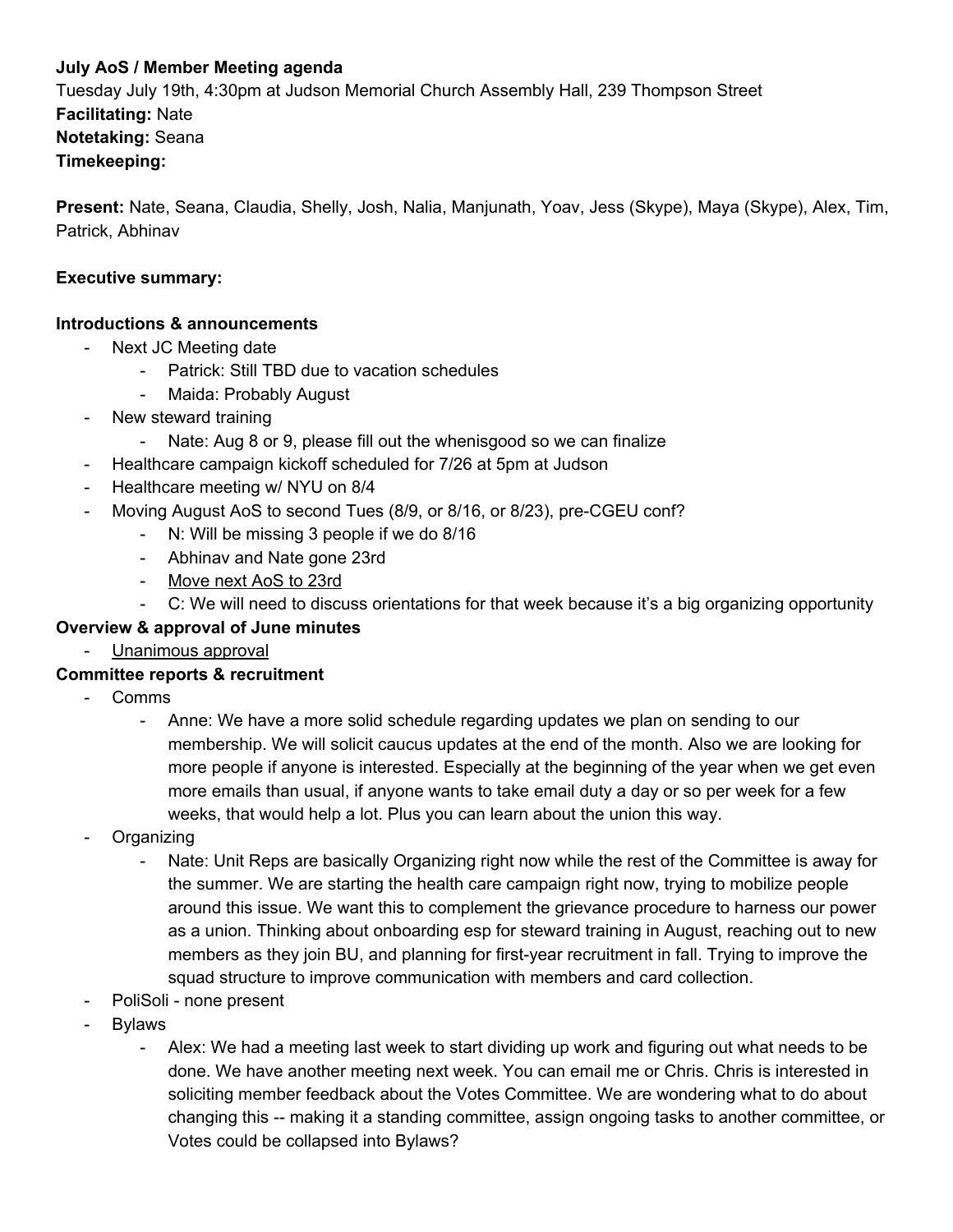- Maida: I suggest the Votes Committee mesh more with Local 2110 bylaws on running elections. Some of what you mentioned has more to do with your unit bylaws, but also we should try to deal with other issues that have come up before.
- Alex: One more thing -- delinking the unit rep positions from steward status. That was brought up at last AoS and we want member feedback on pros/cons of that idea.
- Anne: Doesn't really matter to me if people are holding an active seat since people will have to be elected for the unit rep (or unit chair) position anyway, as long as they have steward training.
- Jess: If we activate Unit Chair, that should be an elected position by the membership as a whole.
- Maida: It has to be according to our bylaws and Constitution. Also has to be someone from bargaining unit, and elected by membership. Also I almost forgot NYU asked us to provide 2 alternates for fall.
- Jess: We haven't had to give them 5 names before.
- Seana: Yes we have and just gave them our preference, then they choose our 3. If they pick the other 2 for some reason, they refuse the position and the others are chosen.
- Working Groups
	- Anne: There are 4 running working groups. I just sent out an email about FICA taxes. If you are full-time or international you should not be charged them, but NYU is charging people. We are collecting data with our form. We don't see a pattern yet but please fill it out so we can get more info. We are also looking to deal with the fact that there is no parental leave policy. We have some ideas but also we are unsure what is happening at Poly yet.
	- Abhinav: No groups that I know of.
	- Anne: We are also looking at 24% hike in health insurance. NYU responded to our info request with false info. We are working with student Senate and finance office. We want to figure out the irregularities in what NYU is doing and what they are telling students. Fight the Fee - we are drafting an anti-recruitment open letter for people to sign. There are \$4k in fees for Steinhardt students only and we are coming together to say we are not participating in any recruitment events until our demands are met. If any of this is interesting to you please join any of these working groups.
- JC Report
	- Claudia: I wrote a report last month which was about April, but I forgot 2 things. 1 the elections for Executive Board took place in late May, full EB was re-elected. There was announcement of Unit Chair elections. I'm going to produce a written version with a link to that announcement so people have access to it. 2 - Also a set of members from other units have written a letter to JC members saying they support GSOC in terms of raising membership eligibility and support increased/continuing dialogue with Local 2110 to reach resolution on these issues. They are starting union drives themselves and are going to be dealing with these issues (membership and elections), so I will circulate that.

## **Local 2110 update**

Maida: UAW endorsed HRC for presidential election, there will probably be a campaign to elect Clinton. In our region (UAW 9A region) there will be a focus on New Hampshire and Maine as they are closest to battleground states. There will be opportunities for this campaign. We will focus probably on Congressional seats that are up for grabs. There is a swing seat for the Senate in Pennsylvania as well. There will be some bus trips up to NH to knock on some doors. Also likely to be phone banking for some of the battleground states too. There's a leadership conference at the end of August that every Local is sending delegates to including ours. Runs from last Sunday in August to Thursday in Hyannis Port. Will focus on the plan for Presidential election. If anyone is interested in coming to the conference let me know right away since we have limited slots. We have reserved some rooms so if people are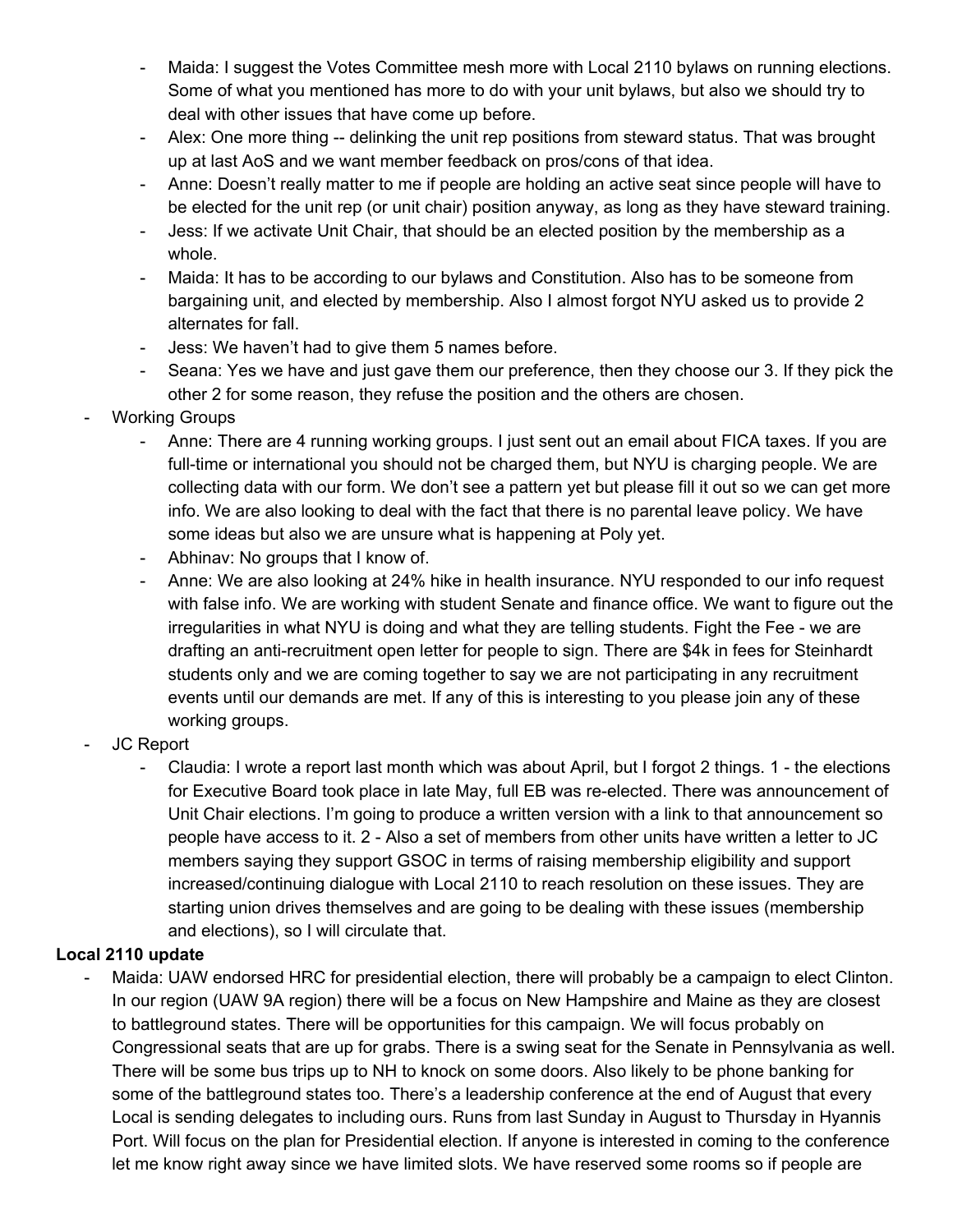interested let me know. Also there is likely to be an NLRB decision in August on grad employee organizing question. Expectation is that the Brown decision will be overturned. That means elections for New School and Columbia probably very quickly, in the fall. It has immediate ramifications for GSOC as well. Once ruled that grad workers have right to unionize, we have the right to go to the labor board if we believe NYU has committed an unfair labor practice. That will be advantageous compared to what is offered by our neutrality agreement. In the longer run, assuming RAs can organize, there is a question of whether or not we should embark to organize for excluded RAs.

#### **Call for short-term / occasional volunteers**

- Social event planning, data and email list clean-up and revamp, newsletter writing, August email responding, August orientation recruitment, Votes Comm (for fall unit rep election)
- Nate: We need volunteers for our working groups and committees, but also additional tasks that are important: social event planning is important if anyone is interested. Also data and email list clean-up, some things can't be automated.
- Claudia: And ideas about how to improve data collection for the future would also be helpful. When people are working, whether they have signed a card, etc.
- Nate: Newsletter writing Tim are you interested?
- Tim: Talking to Anne to catch up but yet.
- Nate: Responding to August emails, and orientation recruitment which we will check in with Organizing people on. Also Votes Committee we need one since one doesn't exist.

## **Unit Rep report**

- *- Grievances & arbitrations*
	- *- Employee Meal Plan*
	- *- Services and Registration grievance (Maintenance of Matriculation)*
	- *- Tandon grievances*
		- *- Incubator*
		- *- Misclassification of graders*
		- *- Job loss at Tandon athletics and library*
	- *- Healthcare grievances*
		- *- Benefits for Late Hires*
		- *- Botched Comprehensive Healthcare Enrollment*
		- *- Botched Comprehensive Healthcare Subsidy*
	- *- 2.5% Raise*
	- *- Communicative Sciences & Disorders Dept Non-Payment of TAs*
	- *- Update on individual/non-precedential grievances/issues*
- *- Appeal for grievance point people*
- *- Summer organizing update*
	- *- Healthcare grievance campaign*
	- *- New member recruitment*
- Nate: Just a quick overview on where things stand for our major grievances. We had arbitration on 7/11 for EMP to determine whether people who had EMP before could still have it, and whether that could be extended to the rest of our members. Seems somewhat unlikely we will get that but still waiting. Arbitrator heard arguments and indicated that further info collecting/sharing needed to happen, then scheduled September conference call after which point we can reschedule next meeting. Discouraging it's taking so long.

#### **[redacted]**

Nate: Rescheduling Services & Registration arbitration - asking for fall dates and still waiting to hear back?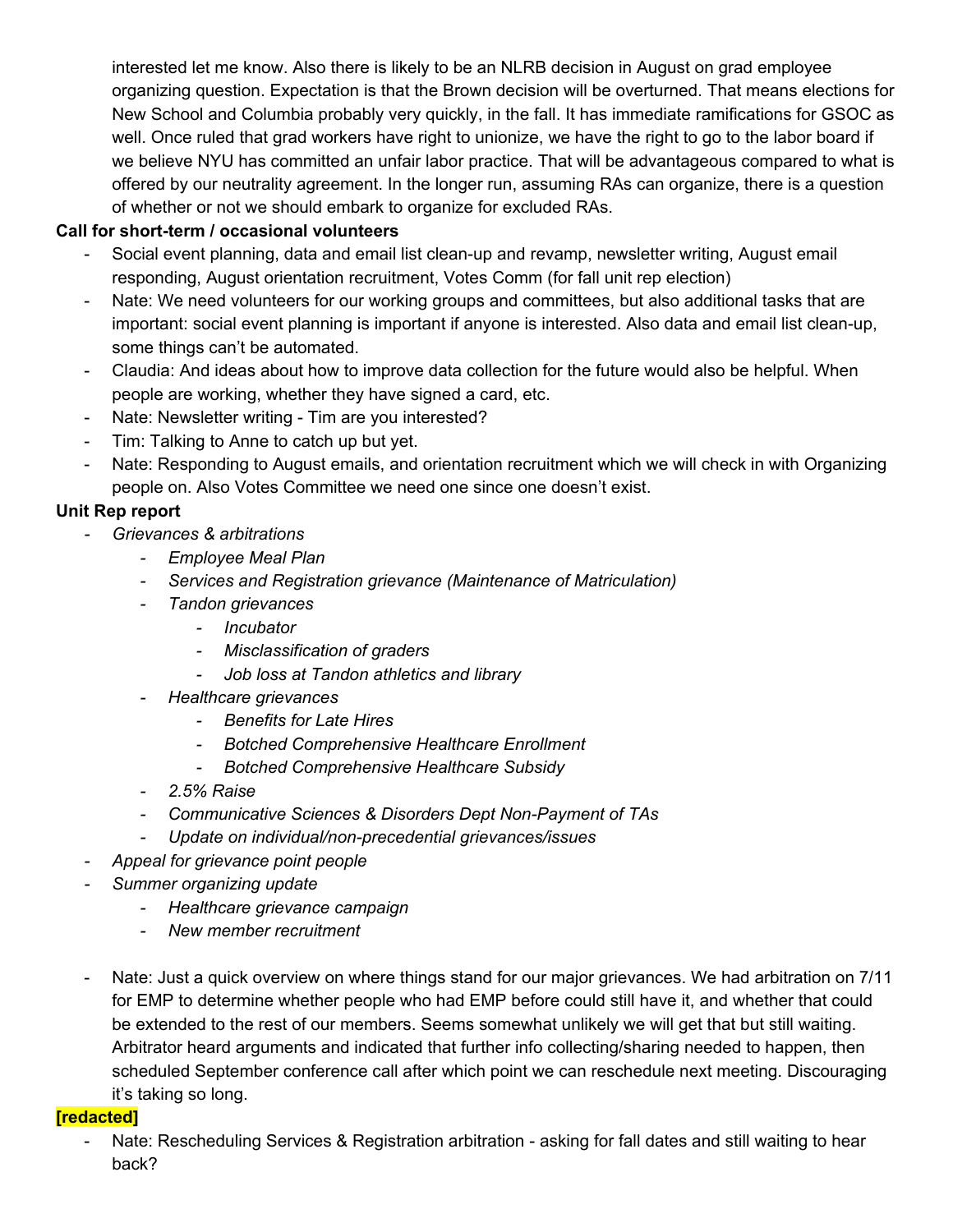- Maida: We told them it had to be after October 1 because we need the decision on the 1-credit fee first because the S&R fee argument depends on whether the 1-credit fee is really just maintenance of matriculation by another name. The case becomes a lot easier for us if we win that arbitration. If we lose, we have to come up with another argument for S&R fee. **[redacted]**
- Anne: I had a conversation w/a Stern student today who has a  $\sim$ \$300 fee for the summer.
- Nate: Tandon grievances for the Tandon grievance that seems fairly straightforward. Grad workers contracting with large corporations and being paid a very small lump sum especially given the number of hours per week they are working. The case is strong and NYU may be willing to address it immediately if we bring it up to them, rather than filing for arbitration.
- Abhinav: I spoke with Patrick a few weeks back and told him I would talk to a few people in the Incubator. One guy helped us with information. They get \$3k credited to their Bursar not as paychecks, they do not get union recognition or health insurance, but they work like an RA. But they work 20 or more hours and have no work security (once the work is done, you are done) and do not get the minimum \$15/hr. Two other people I'm in contact with who had worked there before.
- Nate: So we will continue to gather witnesses as well as talk to NYU. Misclassification of graders we can talk to NYU soon and possibly file for arbitration. NYU has been classifying as graders even when they have other responsibilities. They should fall within our bargaining unit. NYU doesn't seem to be applying a consistent definition of what responsibilities put you into the union or not.
- Abhinav: Generally proctors get hired right before the exam. At Tandon a lot of people get hired for 20 hours/week even for proctors and they keep calling people up to proctor but they don't get benefits. Even though NYU says proctors are excluded. Some of them were working 20h/week and still didn't get recognition.
- Nate: Healthcare grievances -- late hires, botched Comprehensive enrollment, StuDent, dependent healthcare issue. Will be brought up at the healthcare meeting and meeting with NYU. We have 2.5% raise and CSD grievances that we are collecting info for also. It would be great if stewards could take on one of the big grievances and keep track of timeline. If any of those are interesting to you or you are invested in, that would be very helpful.
- Claudia: One of the cases that related to an individual was refusal of paid (maternity) leave. NYU's last response to this is that the issue is time-barred and so there is no way for the grievance to proceed. We are going to fight this but it's notable that this is the first time NYU has called out this issue and tried to throw out an issue for time reasons. We are going to try to address this at our healthcare meeting but we want to be ready in case NYU starts enforcing these timelines. So this is a good reason for people to get involved.
- Shelly: And we can call bullshit on their argument for the time being?
- Claudia: Yes.
- Maida: And in this case it was about the woman not contacting the union fast enough.
- Nate: Just a reminder the health & safety positions exist in our contract. Maybe with this healthcare campaign we can activate those positions. You'd meet with NYU on a semi-regular basis.
- Claudia: We are going to need help in the next few days spreading the work about the health care meeting. We are going to contact those who have been in touch with us already but there are so many other people out there that we haven't reached. Please forward the invite on to people and encourage them to come.
- Nate: We are looking for people to lead breakout groups.
- Claudia: We have a draft agenda for the meeting right now. One explaining all the issues and breaking out into groups by issue, another for brainstorming how to construct a campaign going forward. We are open to feedback on this.

# **Card collection / dept squad structure**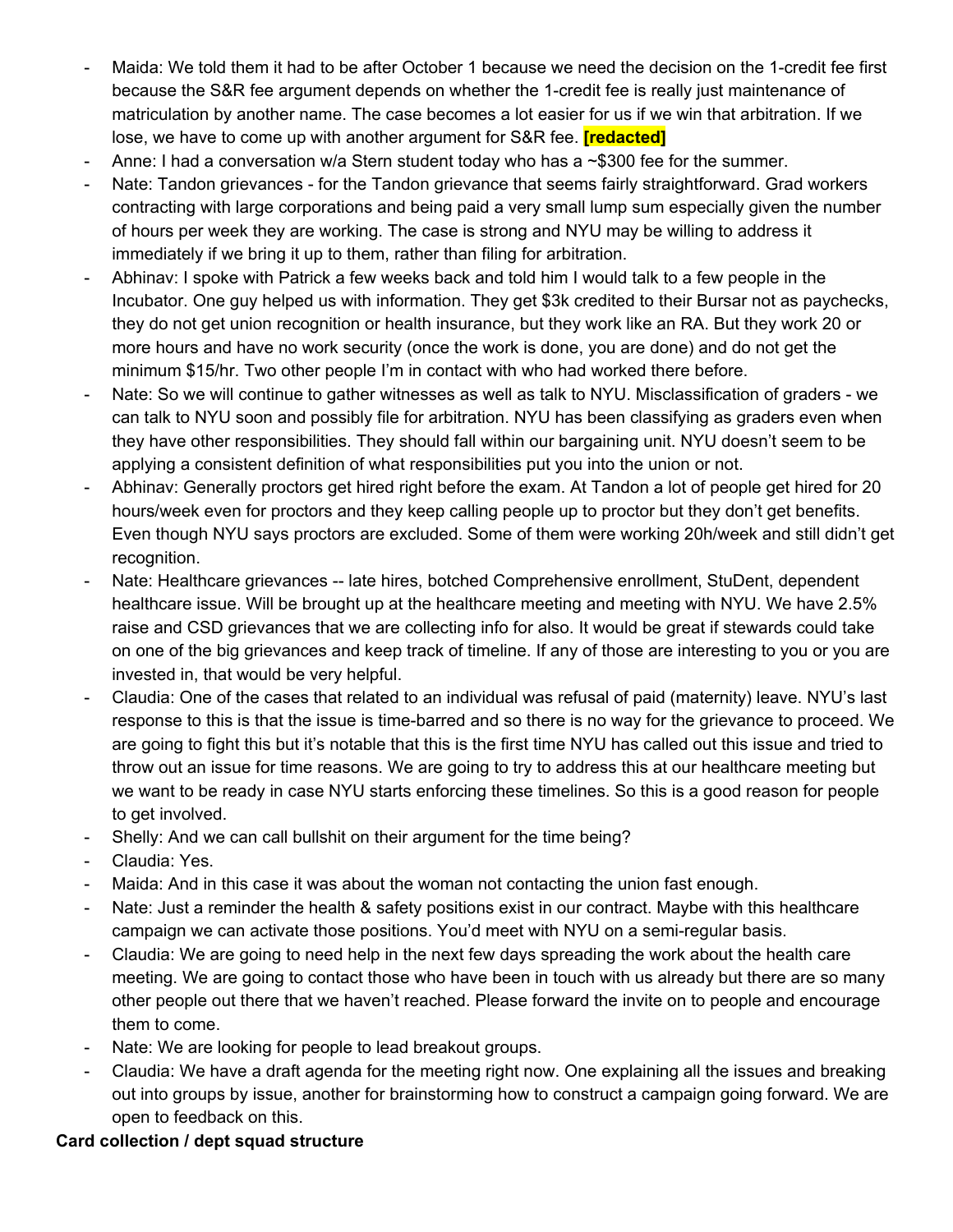- Claudia: We want to revise the squad structure especially given new stewards. There are different areas of responsibility for stewards and want to discuss the most effective way going forward. Over the past year we tried to cover departments and schools across NYU with stewards, but we didn't have enough stewards from each school. Now with new stewards which gives us more even distribution. Maybe it's easiest to cover departments or maybe by workplace esp at Tandon, whatever makes the most sense. We want it to be that each member has a steward they will know or know of and can reach out to them if something happens. That's great for communicating and organizing. Also for grievances, over the past year we had Unit Reps handling grievances and arbitrations, we can try to get stewards to help with the first step or 2 of grievances at least. This is all open to input but those are the things we are thinking about. We are also onboarding new stewards and want to settle what info to pass along. One is the steward training but there's more information to pass along. Probably makes sense to talk about it more next month since there aren't many new stewards here. But if anything is confusing to new people, let us know and we can make sure to include that in steward training.
- Anne: It should have been that stewards were handling step 1 or 2 but the grievances we've had haven't really provided for that. We should be active in first few weeks of school, try to find a point person within departments. I had been organizing 5 departments last year but they were well-organized departments which made it easier. Also card collection is bullshit; stewards shouldn't be doing that anymore, NYU should give us centralized pickup boxes.
- Claudia: Apparently NYU and the Local are now accepting scans of the cards which may prevent a lot of that work from now on. It's been a burden on stewards and not evenly distributed work.
- Abhinav: In Tandon we've collected scanned copies and they've been accepted. There should be a common collection point for each school, which we have at Tandon. So when people ask me I direct them to the box, and we pick up from it once a month.
- Shelly: Is it locked? Abhinav: After 5 it's locked.
- Claudia: Also we had mentioned sending a welcome letter to new BU people this summer, and the Local went ahead and uploaded a summer list and sent out the welcome letter without getting our input. But they did acknowledge a communication failure and ask for our input on the welcome letter. So hopefully that won't happen again and the welcome letter will be updated soon.
- Shelly: Are we making decisions right now about the squad structure, is there going to be a proposal made?
- Claudia: We thought we would propose something next month when more people are in town but anything you want to share/provide please do.
- Shelly: I encourage everyone working on the proposal to not reinvent the wheel on this. We are trying to get people to cover each school but let's not make more work for ourselves.

## **Onboarding of new stewards**

## **Unit governance**

- Dual-vote-count provisional procedure reminder
	- Nate: We thought we would have acclaimed stewards here but we don't, so there may not be a reason to bring this up again.
- Internal appeal process
	- Summary of Bylaws process
	- Nate: The internal appeals proposal is going forward through the Bylaws Committee. Expect something August/September then the hearing will take place.

## **Steward (and other) vacancies**

- Nate: Let's elect some people. Abhinav did some great work bringing on some new Tandon stewards. I have 4 people. Should we read these, or just list the names and vote them?
- Shelly: How many openings are there?